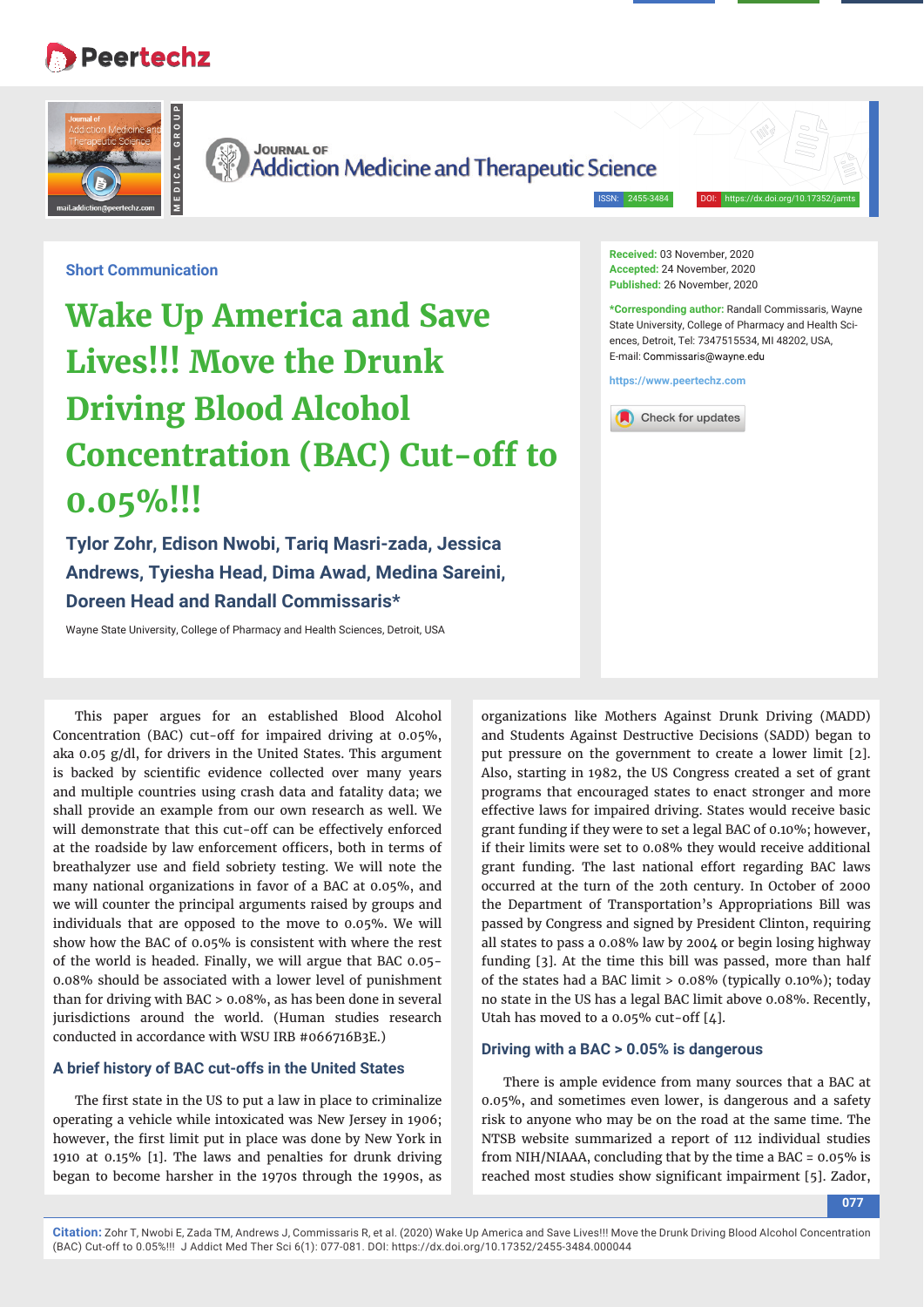et al. (2000) reported that even at a BAC of 0.035%, the relative risk for a fatal single vehicle crash is between 2.6- 4.6 times greater than when at a BAC of 0.00% [6]. As shown in the table below from the CDC, BAC concentrations of 0.05% or higher have significant effects on several measures related to driving safety,including slower responses in emergency situations [7].



In addition, Moskowitz and Fiorentino (2000) reported that 73% of individuals had consistent driving, vigilance, divided attention, and drowsiness impairment at a BAC level of 0.039%, less than half of the 0.08% limit that currently is established across most of the United States [8].

In other countries, reducing the BAC cut-off has reduced crashes and lives lost to drunk drivers. In 1998, Austria decreased the BAC cut-off to 0.05%; this change decreased drunk driving accidents by 9.4% [9]. The National Transportation Safety Board gathered data from the Global Status Report on Road Safety 2015 and WHO World Health Statistics 2015 [10]. As can be seen in Table 1, 2015 data showed that 31% of crash deaths in the United States involved alcohol. By contrast, in Sweden where their legal BAC is  $0.02\%$ , only 19% of traffic related deaths involved alcohol. Similarly, in the Netherlands where their limit is 0.05%, they also saw 19% [10]. In the same report the NTSB stated that "...twenty years of international studies have shown that when a country lowers BAC limits from 0.08% to 0.05% alcohol-related fatal and injury crashes decrease between 5% and 10%" [10].

Our research laboratory at Wayne State University has recently developed a public health tool for demonstrating the

| Table 1: Alcohol-related fatal and injury crashes decrease between 5% and 10%. |                               |            |                                           |  |
|--------------------------------------------------------------------------------|-------------------------------|------------|-------------------------------------------|--|
| <b>Examples</b>                                                                | <b>U.S. .08</b><br><b>BAC</b> | <b>BAC</b> | Sweden .02   Netherlands 05<br><b>BAC</b> |  |
| % alcohol related crash* deaths                                                | 31%                           | 19%        | 19%                                       |  |
| Average alcohol consumption (liters pure<br>alcohol per capita)**              | 92                            | 9.2        | 99                                        |  |
| *data from global status report on road safety 2015 ** from WHO world Health   |                               |            |                                           |  |

statistics 2015

effects alcohol on driving performance. Based on studies using a fixed-base driving simulator [11] and working with Moody Mattan at Brand XR (Orlando, FL), we have created a laptopbased crash avoidance reaction test utilizing a Virtual Reality (VR) headset and a portable gaming chair equipped with a steering wheel and foot pedals. We report here the results of a 'proof of concept' pilot study in a single subject (author RLC). In this two-choice reaction test, the subject drives at a steady speed (70 mph) on a straight roadway. On multiple occasions during this drive, the subject is forced to make an emergency steering response (to the left or the right) to avoid crashing into a stalled car that 'appears instantly' (only 40 meters) ahead in the roadway. The primary dependent variable is the crash avoidance reaction time, measured as the time (in msec) from the appearance of the stalled car until the driver made an avoidance steering response (i.e., turn of > 5 degrees). Reference tests were multiple drives on the day before and the day following alcohol treatment. On the Alcohol Test Day, the subject (BW 200 pounds) drove immediately before drinking, and then at 30-minute intervals after consuming alcohol, in this case 4 'standard drinks' in the form of 6 ounces of 80 proof vodka in juice. We used a portable personal breathalyzer (BA Track S80 model) to determine BAC. Previous studies have demonstrated that this device is a reliable instrument for estimating BAC. In control tests, the typical subject successfully makes the crash avoidance maneuver with an average reaction time of approximately 325 msec. As can be seen in the right panel of Figure 1, this alcohol treatment resulted in a peak BAC of 0.064% at 60 minutes and fell predictably over time. Driving performance was significantly impaired at 30, 60, 90 and 120 minutes post-treatment. Tests at 180 minutes posttreatment and greater did not show a significant effect of alcohol on crash avoidance reaction time. This portable virtual reality simulator program is pretty cool and fun to do, and in the future (i.e., post-COVID-19) we envision using it in public health demonstrations on the hazards of 'buzzed' driving, i.e., BAC 0.05-0.08%.

#### **Organizations in favor of moving to a BAC 0.05% cutoff**

Many national organizations have advocated for lowering the per se level for drunk driving to 0.05% in the US. The 'Road to Zero' coalition includes many public, private and government organizations committed to reducing alcohol-related crashes on the roadway [12] Table 2.

One of the several positions advocated for by this coalition includes moving the BAC cut-off to 0.05% across the US; many of these same organizations were lobbying for a reduction from 0.10% to 0.08% only 20-25 years ago [3]. What has changed their opinions is the weight of the evidence demonstrating the dangers of BAC > 0.05%.

The positions of some organizations are worth noting. MADD has argued that reducing the BAC cut-off would result in a decrease in alcohol-related deaths by 5-18% [13]. The American Medical Association (AMA) goes even farther than 0.05; the AMA "...supports 0.04 percent blood-alcohol level as per se illegal for driving, and urges incorporation of that provision in

**078**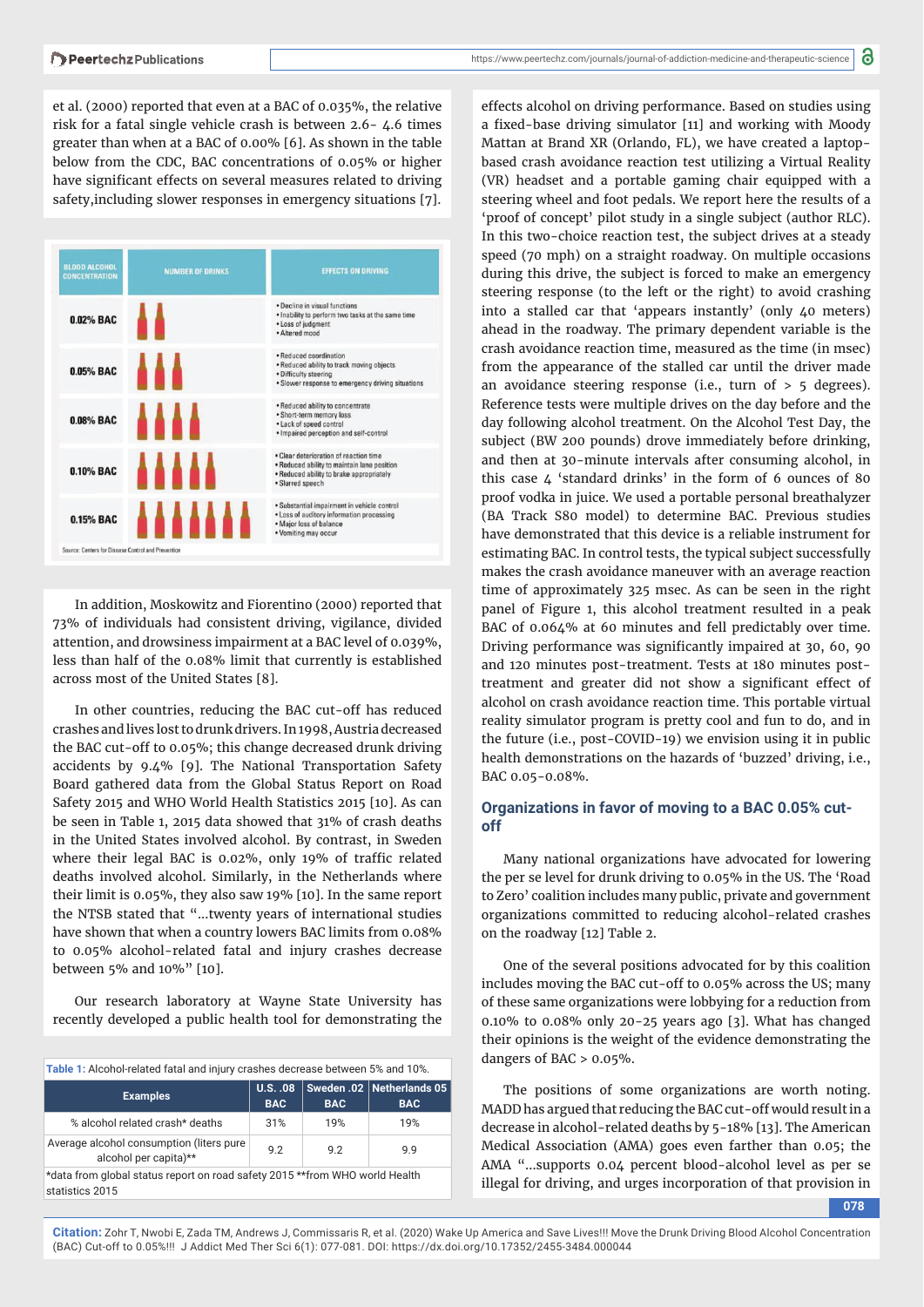

Figure 1: The effects of alcohol on crash avoidance reaction time in a VR-based driving simulator program. Plotted are the Mean reaction times (in msec) before, and following alcohol treatment (6 ounces of 80 proof vodka). See text for details. The right panel depicts alcohol concentrations measured at various times post-treatment.

| Driving.                                                                      |                             |  |  |
|-------------------------------------------------------------------------------|-----------------------------|--|--|
| <b>Oraganization</b>                                                          | <b>Oraganization URL</b>    |  |  |
| AAA                                                                           | aaa.org                     |  |  |
| Advocates for Highway and Auto Safety                                         | saferoads.org               |  |  |
| American Association of Motor Vehicle<br>Administrators                       | aamva.org                   |  |  |
| American Association odf State Highway and<br><b>Transportation Officials</b> | transportation.org          |  |  |
| <b>Commercial Vehicle Safety Alliance</b>                                     | cvsa.org                    |  |  |
| Global Automakers                                                             | globalautomakers.org        |  |  |
| Govers High Safety Association                                                | ghsa.org                    |  |  |
| Institute of Transportation Engineers                                         | ite.org                     |  |  |
| Insurance Institute for Highway Safety                                        | iihs.org                    |  |  |
| Intelligent Car Coalition                                                     | intelligentcarcoalition.org |  |  |
| International Association of Cheifs of Police                                 | theiap.org                  |  |  |
| <b>MADD</b>                                                                   | madd.org                    |  |  |
| National Association of City Transportation Officials                         | nacto.org                   |  |  |
| National Association of Country Engineers                                     | naco.org                    |  |  |
| National Association of State Emergency Medical<br>Service Officials          | nasemo.org                  |  |  |
| <b>National Safety Council</b>                                                | nsc.org                     |  |  |
| Vision Zero Network                                                           | visionzeronetwork.org       |  |  |
| Source: Road to Zero: Safety Priority Statement- Alcohal-Imparied Driving     |                             |  |  |

**Table 2:** Supporters of Road to Zero Coalition Priority Statement on Alcohol-Impaired

all state drunk driving laws…." [14]. Internationally, the World Medical Organization, American Medical Organization, the European Commission, the European Transport Safety Council, the World Health Organization, and many more have policies advocating for the lower from 0.08% to 0.05%. Finally, there is also public support, with the AAA foundation reporting that 63% of people in the US are in support of lowering the legal cut-off from 0.08% to 0.05% [15].

## **Addressing arguments against moving the BAC cut-off to 0.05%**

Next, we shall address several of the arguments against moving the BAC for drunk driving to 0.05%. First, it may be argued that lowering the BAC cut-off for drunk driving to 0.05% will create roadside alcohol detection/quantification problems for law enforcement agencies. That is not the case. Alcohol is a unique drug of abuse (compared to THC, cocaine, heroin, etc) because (1) it is not very potent, i.e., it takes grams to get drunk, compared to milligrams or even micrograms for most other drugs of abuse and (2) it is highly volatile, so it can be vaporized and measured in exhaled breath. These two qualities make roadside alcohol detection in breath possible (roadside detection and quantitation of other drugs is much more challenging). From the first generation device developed by Emil Brogen nearly 100 years ago, through the second generation "breathalyzer" introduced by Robert Borkenstein in 1954 and its subsequent modifications, scientists and law enforcement agencies have been reliably and accurately estimating blood alcohol concentrations from breath samples at the roadside with relative ease [16]. The devices used most commonly by law enforcement officials today are electrochemical fuel cell breathalyzers; in contrast, the relatively inexpensive (e.g., \$125 each) handheld consumer breathalyzer devices are primarily semiconductor-based [16]. When used appropriately, however, both kinds of devices provide reliable and sensitive BAC estimates [16]. The bottom line is this: whether the BAC cut-off for drunk driving is 0.10, 0.08, 0.05 or even 0.02%, readers can rest assured that the breathalyzer will continue to be a painless and relatively convenient way to get an accurate roadside estimate of BAC, with excellent corroboration when an actual blood-based BAC is determined, i.e., at the Police Station, Hospital, etc. Of course, irrespective of the cut-off level, breathalyzer results *are NOT 100% perfect* in predicting blood alcohol concentration, so legal proceedings invariably will continue to be dependent upon the results of more reliable blood analyses as conducted by a police agency or a certified toxicology laboratory.

It might also be argued that roadside Field Sobriety Tests (FSTs) will be ineffective if the BAC cut-off is reduced to 0.05%, as NHTSA has stated that officers conducting the FSTs on participants below 0.04% were thought to be above the measurement 48% of the time [16]. In this case, there may be a partial truth here. The most common FSTs [17] really consist of a trio of individual tests: (1) Horizontal Gaze Nystagmus (HGN), (2) One-Legged Stand (OLS) and (3) Walk And Turn (WAT). A study conducted by McKnight in 2002 analyzed the effectiveness of current field sobriety tests at different BAC

**079**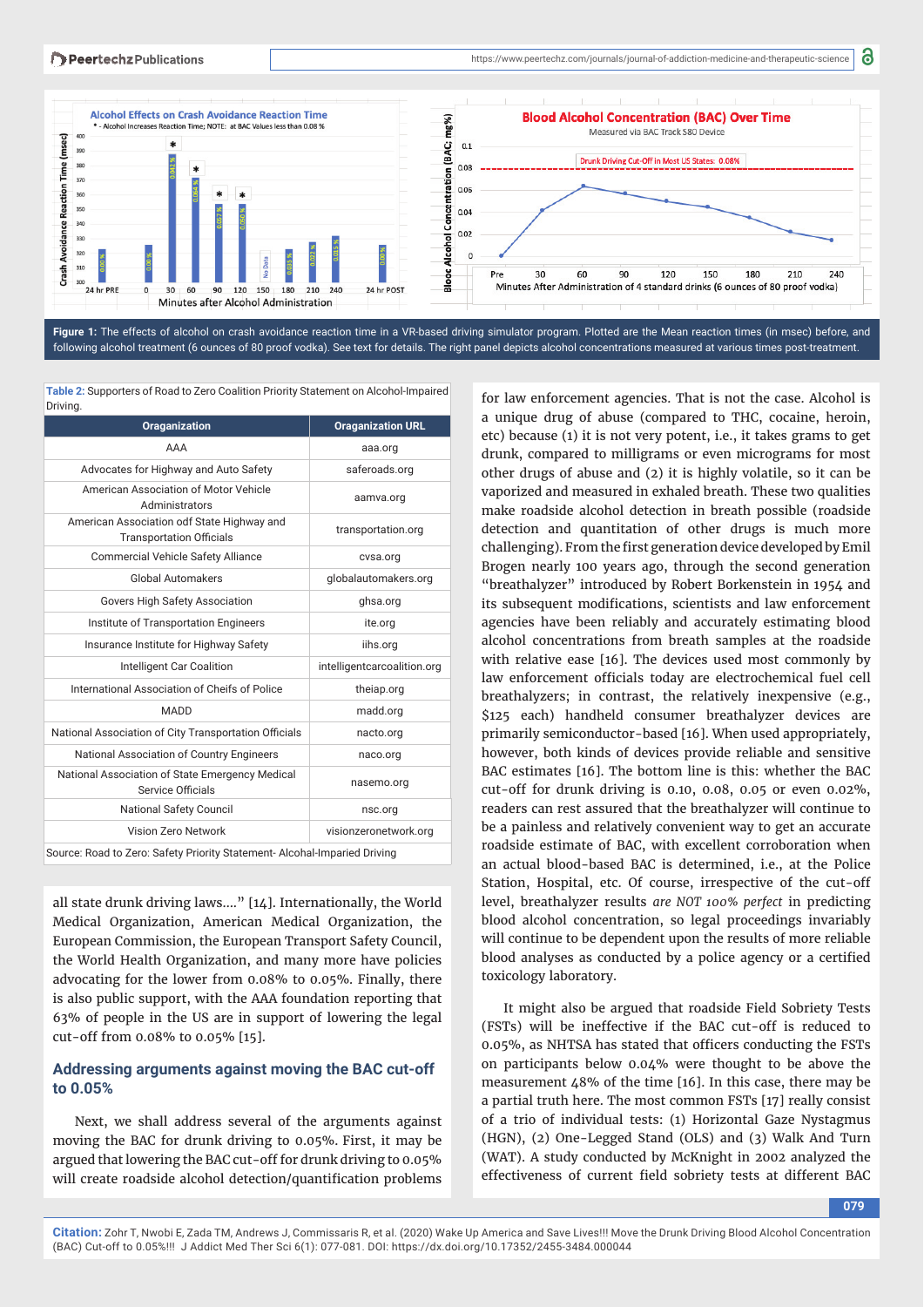levels (ranges). They found that although the OLS and WAT tended to be less sensitive and effective at BAC 0.05-0.08%, the HGN test continued to be a valid measure of alcoholinduced impairment at a BAC of 0.05, 0.08 and 0.10% [18]. This suggests that perhaps the FST process should focus more on the HGN as a measure of impairment. Overall, moving to a BAC cut-off of 0.05% should not prevent law enforcement officers from being able to effectively identify impaired drivers either by FST (emphasizing the HNG test) or BAC via breathalyzer.

It also has been argued that moving the cut-off BAC to 0.05% would result in the courts becoming overwhelmed with lower-level drunk driving cases, i.e., at BAC = 0.05-0.08%. A study by James Fell and Robert Voas refutes this claim [5]. Extrapolating from NHTSA data from Illinois after the BAC was decreased from 0.10% to 0.08 %, these authors concluded that although there would be an increase in driving while impaired arrests at a BAC cut-off of 0.05%, this increase would not overwhelm the criminal justice system [5]. It should also be noted that most states currently have 'DWI Courts' specifically designed to handle drunk driving offenses and thus reduce the burden on regular court dockets; one of the priorities of the "Road to Zero" coalition is to increase the number of these DWI courts [12].

Much of the resistance to lowering the legal BAC to 0.05% is spearheaded by the American Beverage Institute (ABI), which identifies itself as "...the only organization dedicated to the protection of responsible on-premise consumption of adult beverages…." [19]. Although the ABI acknowledges that a driver at a 0.05% BAC is technically impaired [20], it argues that moving the BAC cut-off from 0.08% to 0.05% would have only a minor effect on the problem of drunk driving, since the vast majority (>70%) of the drunk driving fatalities involve drunk drivers with BAC  $> 0.15\%$  [20]. Although this figure is correct, the NTSB has estimated that approximately 500-800 lives each year would be saved in the United States if the legal limit was decreased from  $0.08\%$  to  $0.05\%$ ; this figure is not insignificant [10].

The ABI also argues that moving to a BAC cut-off would have a chilling effect on the restaurant and entertainment industries. This argument is perhaps a bit of a moot point in the current COVID-19 environment, but this argument also fails when one recognizes that restaurants and entertainment industries did not cease to exist in those countries that moved to BAC 0.05%. Moreover, as Table 1 demonstrates, 2015 per capita alcohol consumption was comparable in the US, Sweden and The Netherlands, even though the drunk driving BAC was far lower in the latter two countries.

Finally, the ABI has argued "... The current nationally recognized blood-alcohol limit for driving is 0.08 BAC which would take roughly three drinks for the average male to obtain … A 120-pound woman will hit 0.05 after having little more than a single drink and a 160-pound man would be considered legally drunk after two…." [20]. The suggestion is that a BAC cut-off or 0.05% is somehow 'unfair' to lower weight individuals. It is true that a smaller weight individual would achieve a higher BAC with fewer drinks, but it seems

highly unlikely a 120-pound woman would achieve a BAC > 0.05% after a little more than one drink (or that a 160-pound male would after a little more than two drinks), *unless the 'a little more' was in fact another 1-2 drinks.* Moreover, even if that did occur, whether the driver was a 120-pound woman, a 160-pound man or a 300+ pound person of either sex, a person with a BAC > 0.05% would drive like a person with a BAC > 0.05%, i.e., impaired.

#### **BAC 0.05% is the future**

As has been mentioned above, several countries currently operate with BAC cut-offs of 0.05% or lower. The legal limit BAC has been established at 0.05% in Australia, France, Germany, Spain, the Netherlands, and many other countries. In Norway, Sweden, and Russia this limit was moved even lower to 0.02% [5]. Overall, more than 90 countries in the world have adopted a BAC cut-off of 0.05% or lower [5].

In 2018 Utah became the first - and so far, the only state to set the drunk driving BAC cut-off at 0.05% [21]. (It is perhaps notable that in 1983 Utah was the first state to move from 0.10% to 0.08%). Other states are considering following in Utah's footsteps. In early 2020, in both Vermont and Hawaii, legislation to reduce the BAC to 0.05% was introduced; both initiatives failed. In 2020 MADD launched a campaign to lower the BAC to 0.05% in Michigan, California, and New York to 0.05% [22]. It is likely that in the near future Utah will not be the only US state with a BAC cut-off at 0.05%.

#### **The penalty should match the crime**

Finally, we are advocating for a tiered level of punishment, whereby BAC > 0.05% but less than 0.08% would receive a less severe penalty than a BAC > 0.08%. This is consistent with the increasing danger associated with BAC > 0.08%. At one level, the idea of a multi-tiered punishment already is in place, since almost every state in the US (all except Alabama, Maryland, Mississippi, Montana, Oregon) has identified a BAC level associated with 'super-drunk' drivers (Enhanced Penalty BAC, 0.10-0.20% across the various states), and violations at these 'super-drunk' levels are associated with a more severe level of punishment. In Australia, lower level punishments are applied when BAC 0.05-0.08% [23]. In addition, although Canada still has a legal limit for drunk driving at 0.08%, many provinces have implemented a 'warn range' for BAC > 0.05% and less than 0.08%, with the penalty being a possible driving license suspension for 1-7 days [5]. A study conducted in British Columbia, where they suspended a license for 3 days for being within the warn range, saw a 40% decrease in alcohol related crash deaths and injuries [5]. In Utah, the Substance Use Advisory Council advocated for a lower level punishment for those driving between the new 0.05% and the old 0.08% [24]. Unfortunately, this system was not adopted, and at the present time, drivers in Utah with BAC > 0.05% alcohol are subject to the same punishments as drivers with BACs up to and including 0.16% (i.e., 'super-drunk'). We would argue that moving the BAC per se cut-off to 0.05% should be coupled with a lower level of punishment when the BAC is > 0.05% but <

**080**